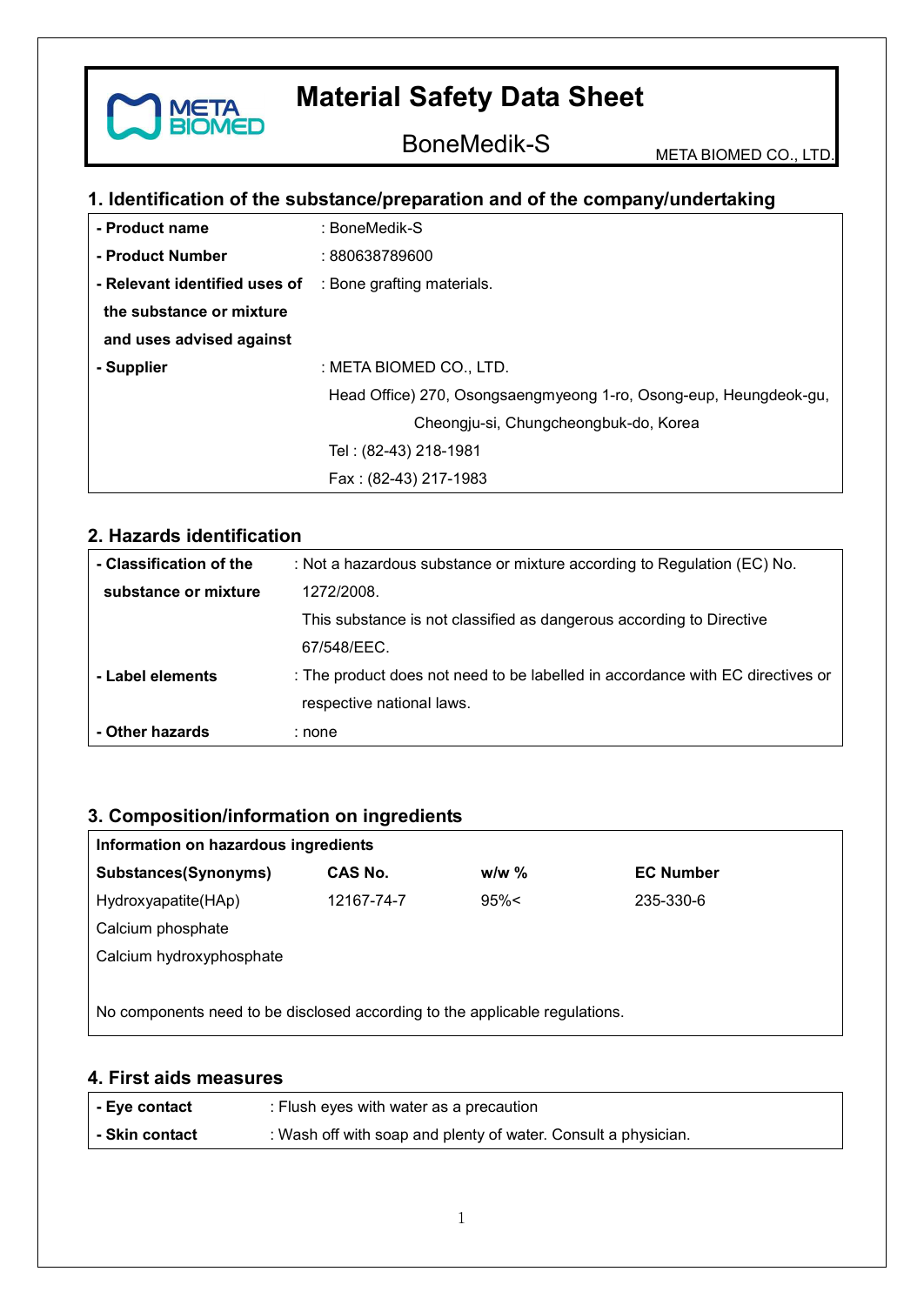

BoneMedik-S META BIOMED CO., LTD.

| - Inhalation     | : If breathed in, move person into fresh air. If not breathing, give artificial |
|------------------|---------------------------------------------------------------------------------|
|                  | respiration. Consult a physician.                                               |
| - Ingestion      | : Never give anything by mouth to an unconscious person. Rinse mouth with       |
|                  | water. Consult a physician.                                                     |
| - General advice | : Consult a physician. Show this safety data sheet to the doctor in attendance. |

# **5. Fire fighting measures**

| <b>Extinguishing media</b>    |                                                                           |
|-------------------------------|---------------------------------------------------------------------------|
| - Suitable                    | : Water, Foam, Carbon Dioxide, Dry Chemical                               |
| - Not suitable                | : N/A                                                                     |
| - Special fire fighting       | : Self contained breathing apparatus to prevent smoke inhalation.         |
| procedures                    |                                                                           |
| - Unusable fire/explosion     | : None                                                                    |
| hazards                       |                                                                           |
| - Hazardous thermal           | : Oxides of phosphorus, Calcium oxide                                     |
| (de)composition products      |                                                                           |
| - Protection of fire fighters | : Wear self contained breathing apparatus for fire fighting if necessary. |

### **6. Accidental release measures**

| - Personal precautions      | : Use personal protective equipment. Avoid dust formation. Avoid   |  |
|-----------------------------|--------------------------------------------------------------------|--|
|                             | breathing vapors, mist or gas. Avoid breathing dust.               |  |
| - Environmental precautions | : Do not let product enter drains.                                 |  |
| - Methods for cleaning up   | : Pick up and arrange disposal without creating dust. Sweep up and |  |
|                             | shovel. Keep in suitable, closed containers for disposal.          |  |

# **7. Handling and storage**

| - Handling | : Provide appropriate exhaust ventilation at places where dust is formed.         |
|------------|-----------------------------------------------------------------------------------|
| - Storage  | : Store in cool place. Keep container tightly closed in a dry and well-ventilated |
|            | place.                                                                            |

# **8. Exposure controls/personal protection**

| - Control parameters     | : Components with workplace control parameters                  |
|--------------------------|-----------------------------------------------------------------|
| - Appropriate            | : Handle in accordance with good industrial hygiene and safety  |
| engineering controls     | practice. Wash hands before breaks and at the end of workday.   |
| - Respiratory protection | : Respiratory protection is not required. Where protection from |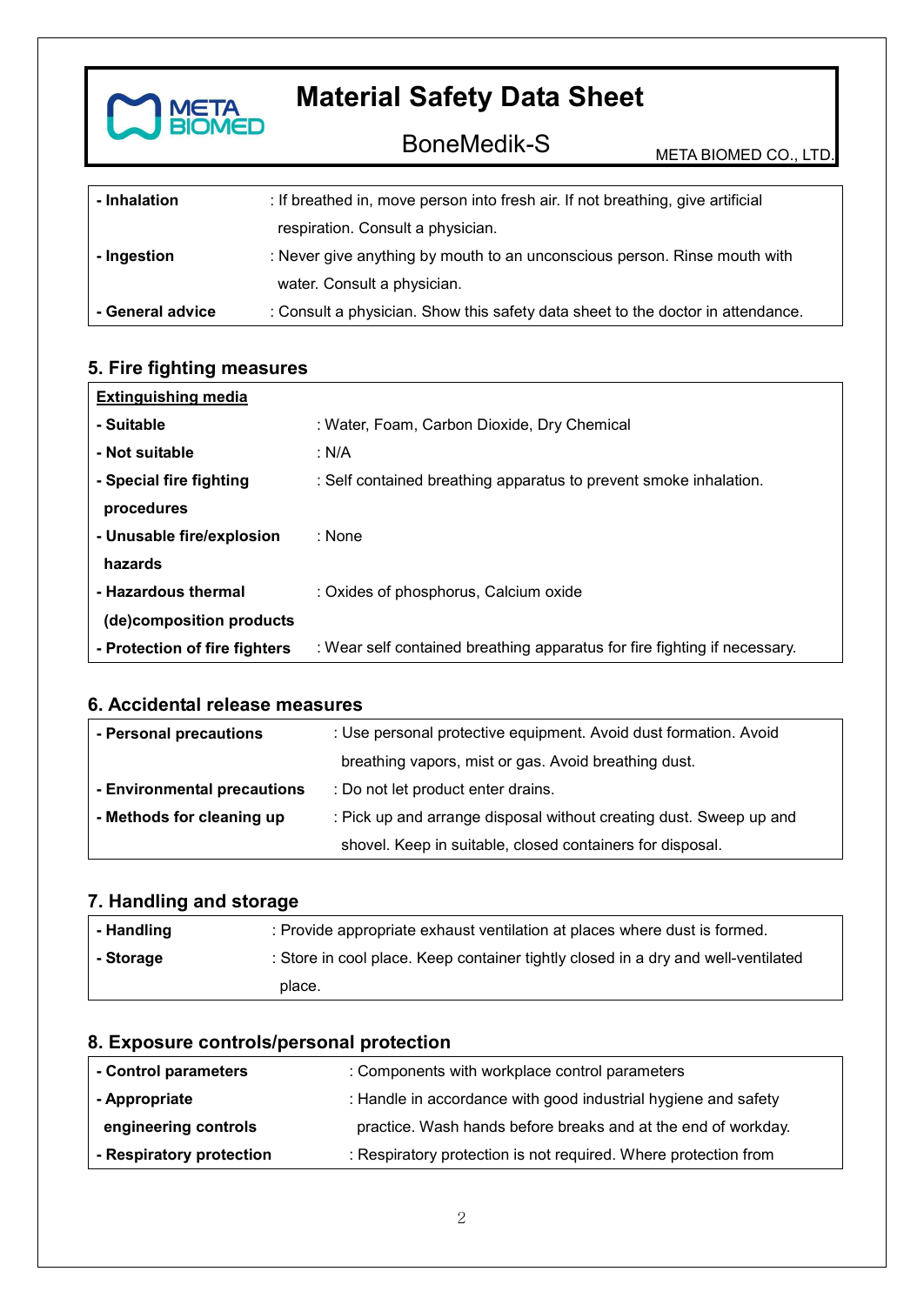

# BoneMedik-S META BIOMED CO., LTD.

|                 | nuisance levels of dusts are desired, use type N95 (US) or type P1 |
|-----------------|--------------------------------------------------------------------|
|                 | (EN 143) dust masks. Use respirators and components tested and     |
|                 | approved under appropriate government standards such as NIOSH      |
|                 | (US) or CEN (EU).                                                  |
| - Skin and body | : Wear suitable protective clothing.                               |
| - Hands         | : Wear suitable gloves.                                            |
| - Eyes          | : With sufficient extraction or closed system; safety goggles.     |

# **9. Physical and chemical properties**

| - Physical state              | : solid, powder     | - Evaporation rate          | : no data available |
|-------------------------------|---------------------|-----------------------------|---------------------|
| - Color                       | : gray, off-white   | - Flammability (solid, gas) | : no data available |
| - Odor                        | : no data available | - Solubility in water       | : Insoluble         |
| - Odor Threshold              | : no data available | - pH                        | : N/A               |
| - Boiling point               | : no data available | - Flash point               | : no data available |
| - Melting point               | : 1,100 °C ∼ lit.   | - Autoignition temperature  | : no data available |
| - Vapor pressure              | : no data available | - Upper/Lower explosion     | : no data available |
| - Vapor density               | : no data available | limit                       |                     |
| - Specific gravity $(H_2O=1)$ | : 3.14              | - Viscosity                 | : no data available |
| - Decomposition temp.         | : no data available | - Partition coefficient: n- | : no data available |
|                               |                     | octanol/water               |                     |

# **10. Stability and reactivity**

| - Stability                        | : Stable under recommended storage conditions.     |
|------------------------------------|----------------------------------------------------|
| - Condition to avoid               | : no data available                                |
| - Materials to avoid               | : Strong oxidizing agents                          |
| - Hazardous reactions              | : no data available                                |
| - Hazardous decomposition products | : Other decomposition products - no data available |

# **11. Toxicological information**

| - Acute toxicity            | : LD50 Oral - rat - male and female - $>$ 5.000 mg/kg    |
|-----------------------------|----------------------------------------------------------|
|                             | LD50 Dermal - rabbit - male and female - $> 2.000$ mg/kg |
| - Skin corrosion/irritation | : Skin - rabbit                                          |
|                             | Result: No skin irritation - 4 h                         |
|                             | (OECD Test Guideline 404)                                |
| - Serious eye damage/eye    | : Eyes - rabbit                                          |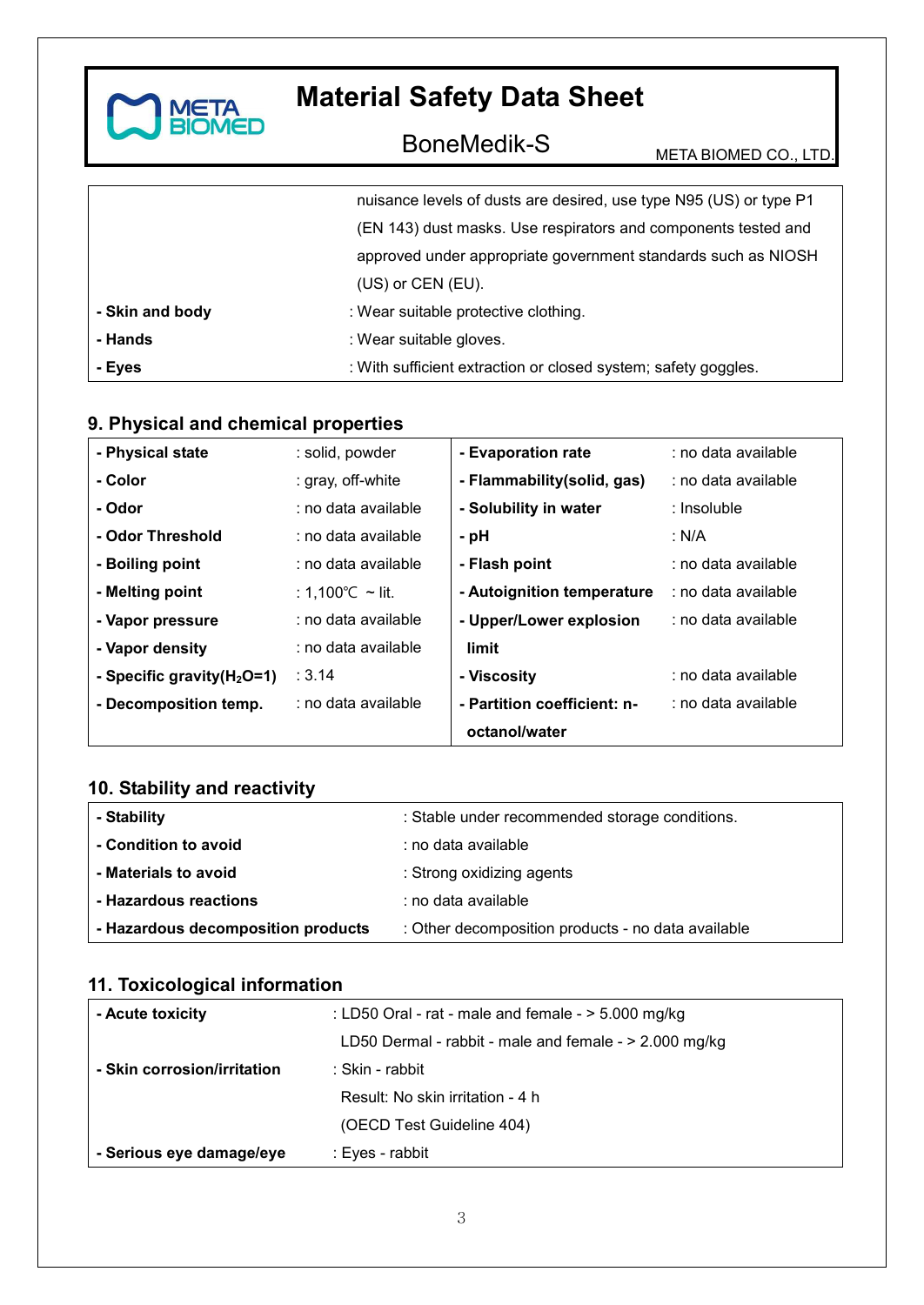

# BoneMedik-S META BIOMED CO., LTD.

| irritation                   | Result: No eye irritation                                                 |  |
|------------------------------|---------------------------------------------------------------------------|--|
| - Respiratory or skin        | : no data available                                                       |  |
| sensitisation                |                                                                           |  |
| - Carcinogenicity            | : No component of this product present at levels greater than or equal to |  |
|                              | 0.1% is identified as probable, possible or confirmed human carcinogen    |  |
|                              | by IARC                                                                   |  |
| - Germ cell mutagenicity     | : mouse                                                                   |  |
|                              | lymphocyte                                                                |  |
|                              | Result: negative                                                          |  |
| - Reproductive toxicity      | : no data available                                                       |  |
| - Specific target organ      | : no data available                                                       |  |
| toxicity - single exposure   |                                                                           |  |
| - Specific target organ      | : no data available                                                       |  |
| toxicity - repeated exposure |                                                                           |  |
| - Aspiration hazard          | : no data available                                                       |  |

# **12. Ecological information**

| - Toxicity              | : no data available |
|-------------------------|---------------------|
| - Persistence and       | : no data available |
| degradability           |                     |
| - Bioaccumulative       | : no data available |
| potential               |                     |
| - Mobility in soil      | : no data available |
| - Other adverse effects | : no data available |
|                         |                     |

# **13. Disposal considerations**

| - Product      | : Offer surplus and non-recyclable solutions to a licensed disposal company. Dissolve or |
|----------------|------------------------------------------------------------------------------------------|
|                | mix the material with a combustible solvent and burn in a chemical incinerator           |
|                | equipped with an afterburner and scrubber.                                               |
| - Contaminated | : Dispose of as unused product.                                                          |
| packaging      |                                                                                          |